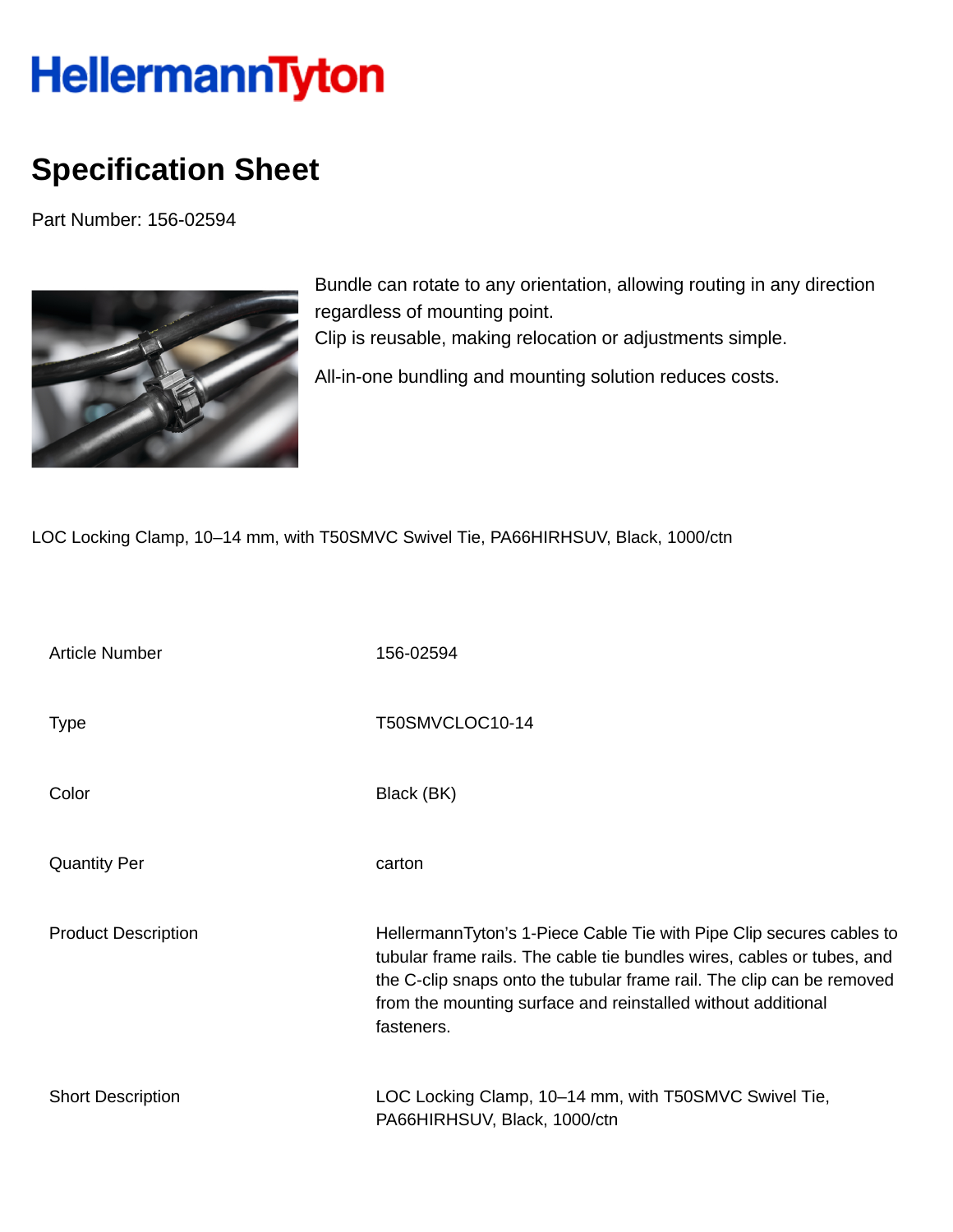| Minimum Tensile Strength (Imperial)   | 50.0        |
|---------------------------------------|-------------|
| Minimum Tensile Strength (Metric)     | 225.0       |
| Length L (Imperial)                   | 8.3         |
| Length L (Metric)                     | 210.0       |
| <b>Fixation Method</b>                | Omega Clips |
| <b>Identification Plate Position</b>  | none        |
| Width W (Imperial)                    | 0.47        |
| Width W (Metric)                      | 12.0        |
| <b>Bundle Diameter Min (Imperial)</b> | 0.39        |
| <b>Bundle Diameter Min (Metric)</b>   | 10.0        |
| <b>Bundle Diameter Max (Imperial)</b> | 0.55        |
| <b>Bundle Diameter Max (Metric)</b>   | 14.0        |
| Height H (Imperial)                   | 0.93        |
| Height H (Metric)                     | 27.4        |
| Depth D (Imperial)                    | 0.47        |